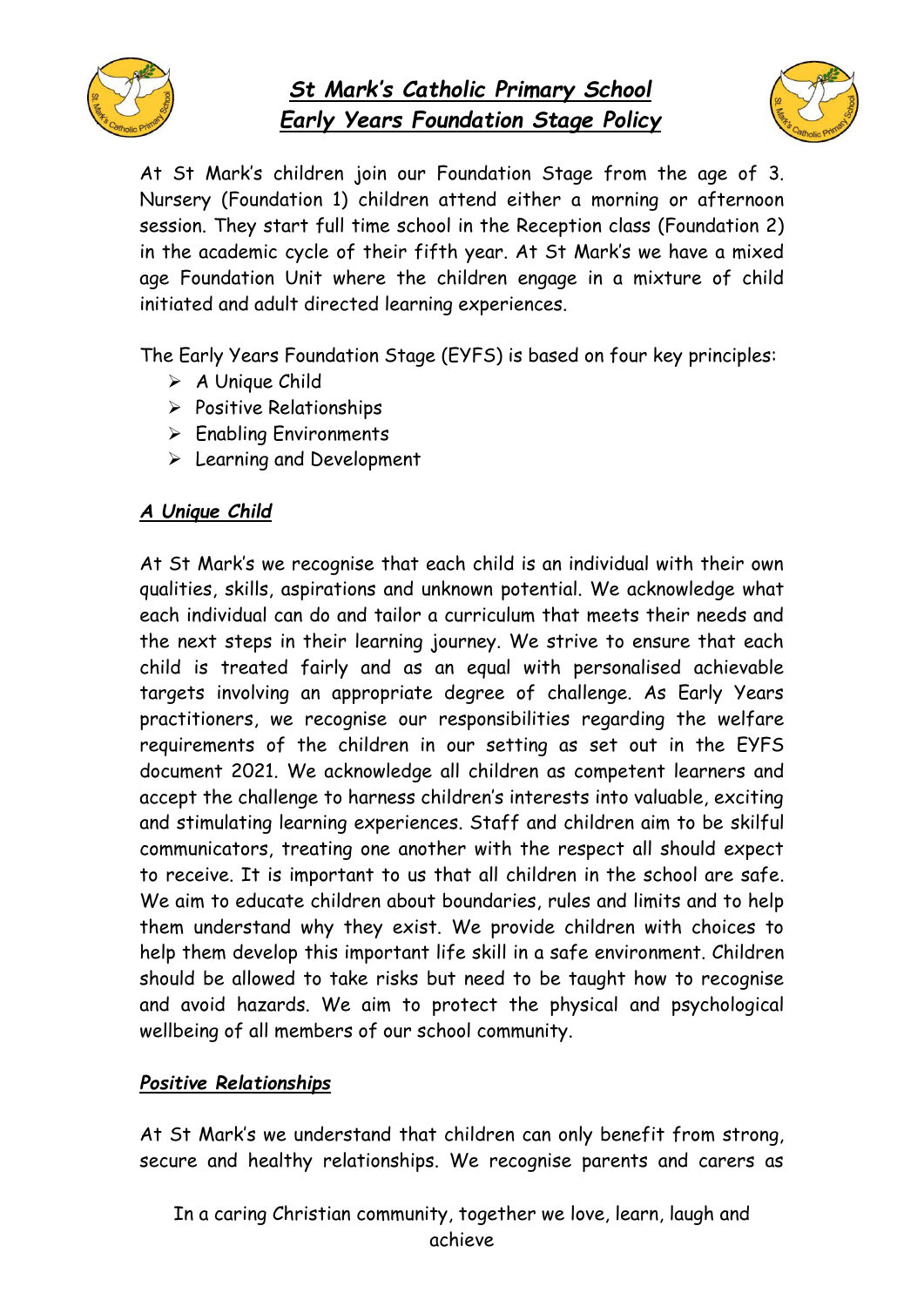their child's first and most enduring educators. We aim to involve parents/carers in all aspects of their child's journey through the Foundation Stage through home visits, open evenings, formal reports on an annual basis, parental input into their child's learning experiences, alongside informal discussions with parents/carers at the beginning and end of each day. Currently we have two teachers deployed in our Foundation Stage, one Teaching Assistant Level 3 and additional support from another Teaching Assistant Level 2. Staff strike a balance between observing and enhancing the children's play, by introducing new resources, developing vocabulary and asking questions to stimulate the children's learning experiences.

At St Mark's we have strong links with the other agencies and professionals involved with the children in our setting. We set up and attend transition meetings between settings to ensure the highest continuity in the care provided for each and every child. We encourage relationships between the children to support them in becoming independent learners, whilst valuing the qualities each individual brings to the various relationships.

# *Enabling Environments*

We appreciate that the environment has a vital impact on a child's learning and must be addressed with the upmost importance. Carefully considered planning takes place with input from all practitioners regarding how the children are engaging with the resources and how their learning can be extended. Our purpose built outdoor and indoor classrooms are areas suited to creativity, exploration, independent thinking and learning. At St Mark's our planning and activities are responsive, always starting with the children. We observe their play and learning before planning activities and classroom enhancements, both indoors and outdoors, to develop each individual child as part of their learning journey.

In EYFS, 'Evidence Me' is used as a toolkit to collate evidence of children's learning within Nursery and Reception. This is a collection of photographs and observations of their learning and development. Children in Reception are assessed according to the Early Learning Goals during the summer term and this is then reported to the Local Authority. Thorough assessment, both ongoing and more formally at the end of each term, ensures practitioners are acutely aware of the children's needs and the next steps in their learning journey.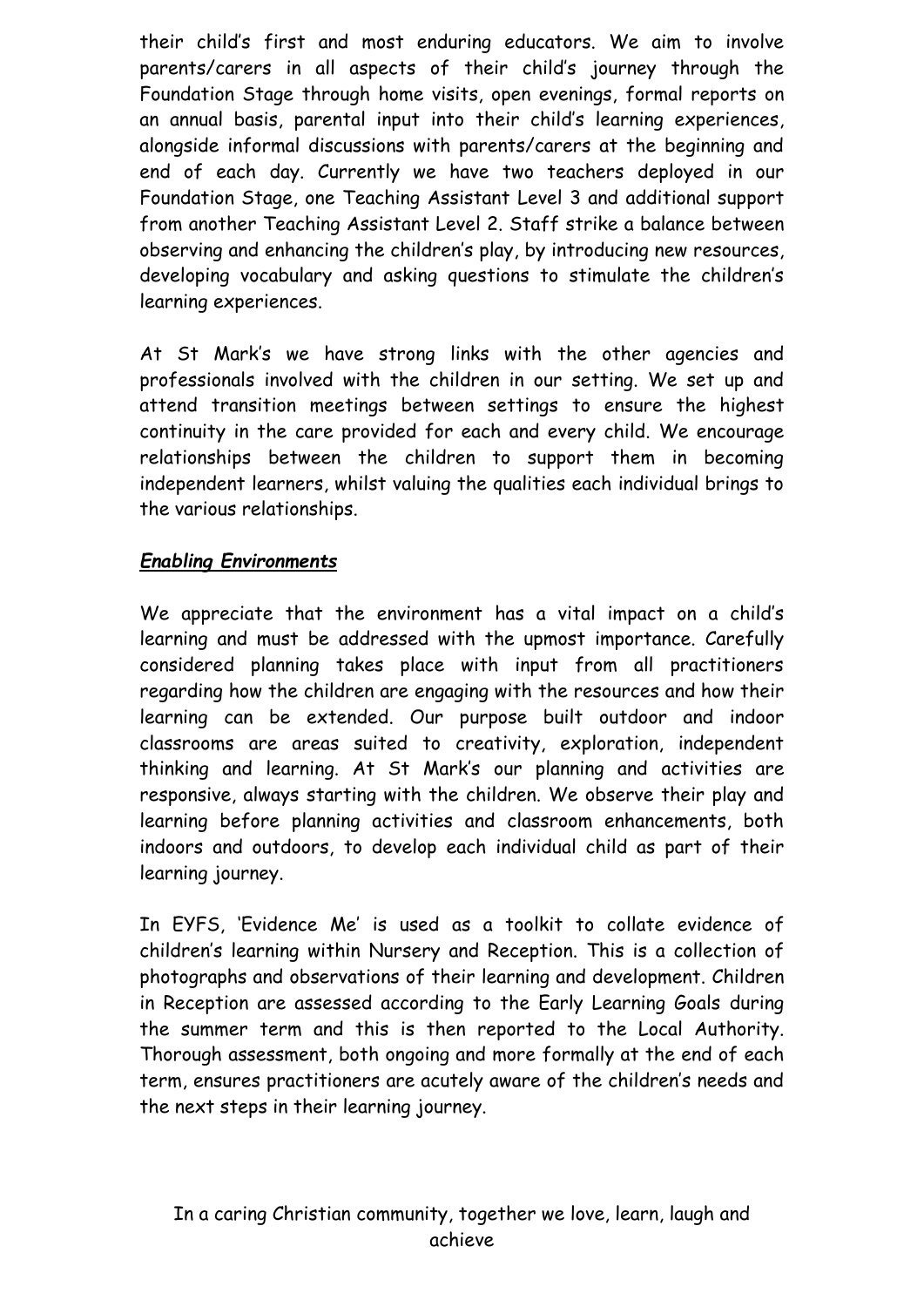EXE screening is also used termly within the Foundation Stage. This measures the children's well being and involvement within our setting and identifies vulnerable children. If a child is identified as vulnerable they are placed on the SEN register for monitoring purposes and specific Possible Lines of Development (PLOD's) and planning is implemented to support their needs.

We encourage strong home/school links to support the children learning both in and outside of the classroom. The Foundation Stage classroom is organised into areas of learning and interest with carpet areas for more formal teaching activities and group gathering times. The children in the Foundation Stage also benefit from a well resourced, enclosed outdoor area. During child initiated time, the children can access resources independently and move freely between the indoor and outdoor classrooms. We encourage independence through various motivational techniques and the use of praise when the children dress themselves appropriately for outdoor play and wet weather.

In a wider context, we ensure there are smooth transitions from the Foundation Stage into Key Stage One through visits from and to their Year One teacher and classroom staff, visits to their new classroom and a phased introduction to the other children during break times and lunchtimes during the summer term. Transition meetings take place, where possible within a familiar setting. We also conduct home visits prior to the children's first visit to Nursery. This is to ensure that the children have a 'familiar face' to greet them on their first day, to show them photographs of the setting and get to know their interests and needs prior to their arrival at our school. We view home visits as an invaluable opportunity to build relationships with both the children and their parents in their own environments.

To ensure a smooth transition for new reception children a meeting is held in the summer term prior to their start date. Parents are invited to meet all of the staff who will be involved in their child's education including support staff such as learning mentors. The reception teacher also makes visits to children's nursery settings and the children are invited for transition visits either with their parents or their key worker from their nursery setting. A transition file is kept to document children's interests and stage of learning prior to starting reception. This allows the staff to build relationships with the children and their parents ensuring a smoother transition from one setting to another.

### *Learning and Development*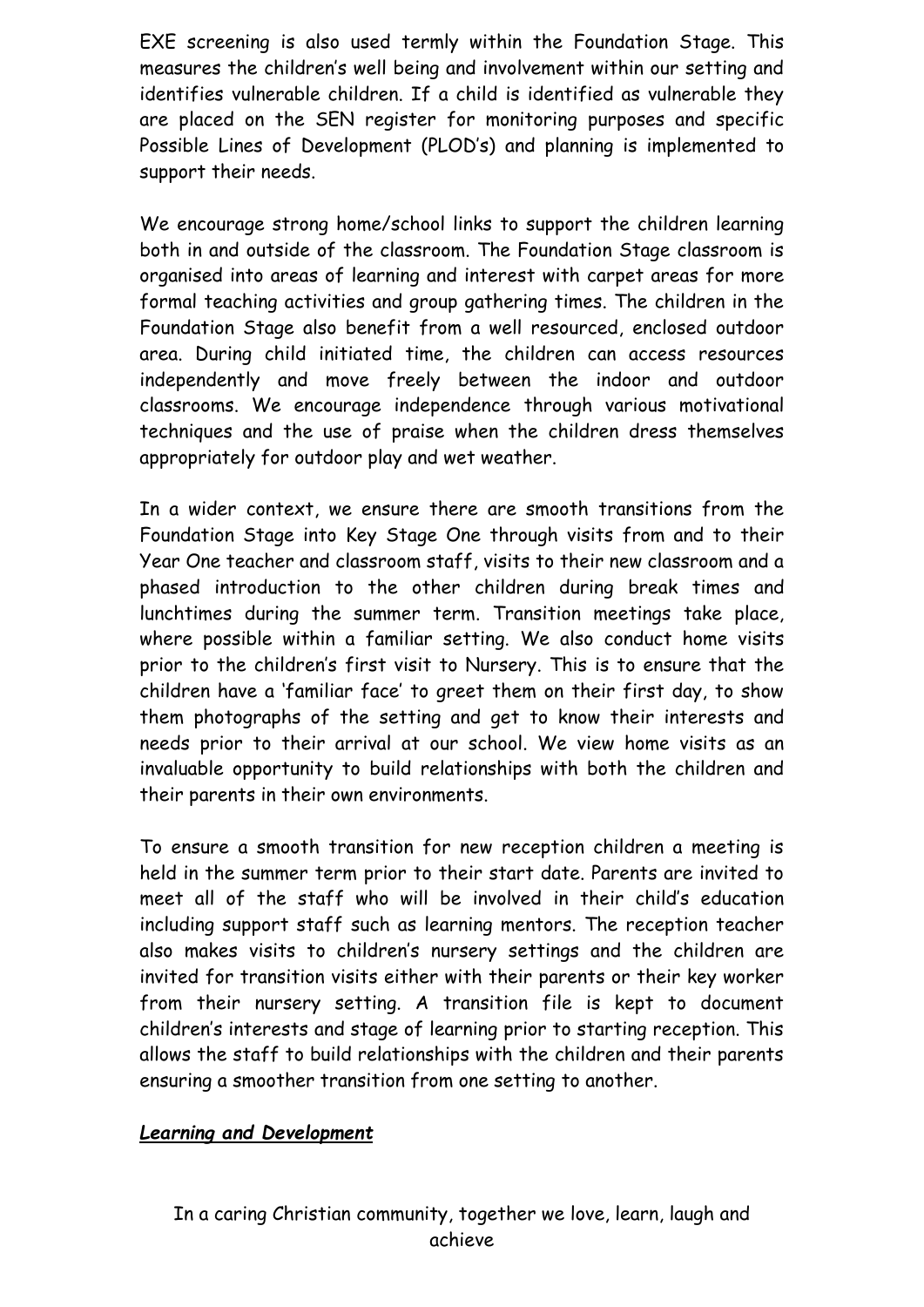At St Mark's we aim to provide a wealth of new experiences alongside some familiar ones in order for the children to learn new skills, consolidate existing ones and respond to experiences first hand. Our Foundation Stage staff are involved in the children's play, both observing and enhancing where appropriate. Alongside planning for learning opportunities in continuous provision, both indoors and outdoors, we plan specific learning experiences, whole class inputs and group gathering times. Staff also make use of PLODs whereby a child's particular interest is used to enhance an area of learning. The staff provide a language rich environment in which we model correct speech patterns and adventurous vocabulary. Through play our children explore and develop learning experiences, which help them make sense of the world. They have the opportunity to practise skills, develop ideas and think creatively alongside other children as well as individually. The children communicate with others as they investigate and solve problems. The EYFS is currently made up of 7 areas of learning, 3 Prime area and 4 Specific areas:

# Prime Areas

- ➢ Personal, Social and Emotional Development;
- ➢ Communication and Language;
- ➢ Physical Development;

Specific Areas

- ➢ Literacy;
- ➢ Mathematics;
- ➢ Understanding the World;
- ➢ Expressive Arts and Design.

None of these areas can be delivered in isolation from the others. They are equally important and depend on each other. All areas are delivered through a balance of adult led and child initiated activities.

### *Monitoring of the Foundation Stage*

At St Mark's our Foundation Stage is monitored by both the Foundation Stage Team and the Senior Leadership Team in a variety of ways. The Senior Leadership Team monitor and scrutinise planning and assessment materials and regular lesson observations take place alongside monitoring of the children's achievements and progress. As a Foundation Stage Team we have regular meetings to discuss children's needs and to moderate children's learning journeys to ensure sound knowledge of the assessment materials.